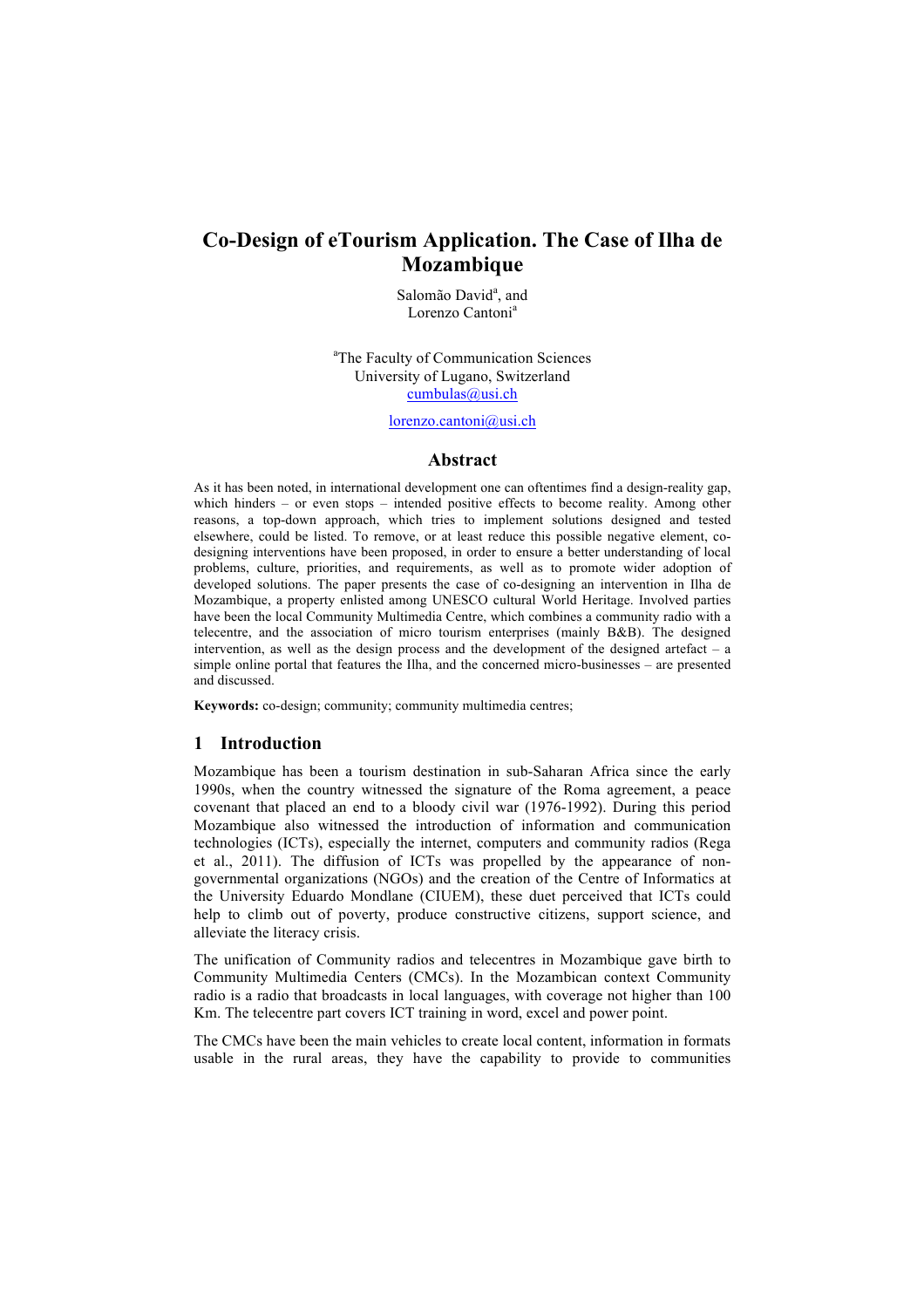conditions to use and learn ICTs (Churchill et al., 2004). Within a short period of their implementation in the rural Mozambique the CMCs became relevant sources to provide services almost exclusive to the urban domain. Nonetheless, little or almost no research has been conducted in Mozambique about the potentialities and contribution of ICTs in the field of tourism.

The Mozambican government recognizes tourism as an instrument for local economic development, capable of affecting job growth and leading a number of positive longterm consequences ranging from lower unemployment, higher labour force participation, to increase real estate value (Bartik, 1991).

This paper takes a central premise the discourses about local communities reaping benefits of tourism; hence the aim is at answering two research questions:

- RQ1: *can co-design be applied with small communities to develop eTourism solutions in an emerging economy?*
- RQ2: *what is the impact of eTourism solution co-designed by a local community?*

# **2 Literature review**

Developments in ICTs have changed both the tourism industry and its strategies, as now destinations have to compete at national and international level (Crouch & Ritchie, 1999). The destination management authorities (i.e., tourism offices, airline regulators, Municipalities, etc.) create financial conditions for the development of several platforms that range from websites to mobile apps, to CRS where organizations within the destination can provide information to travellers, enriching the destination information (Buhalis, 2003).

The United Nations World Tourism Organisation (UNWTO) in 1993 strongly emphasized that "*tourism should be a sustainable activity*". Sustainability is a paradigm of tourism management strategies that seek to avoid short term exploitative practices in favour of long-term solutions that maintain and enhance the economic, environmental, social and cultural practices of a destination (Hall & Kirkpatrick, 2005). The United Nations Educational, Scientific and Cultural Organization (UNESCO) have been committed to conserve, protect and present worldwide values of our culture. The UNESCO World Heritage and Sustainable Tourism Programme in recent years has taken a new approach based on dialogue and stakeholder cooperation (UNESCO, 2010). This approach wishes to reduce the gap between local communities and tourism stakeholders, and to create awareness on the concerned value in order to better preserve it.

Co-design comes as a complementary conception of artefacts drawn on shared vision, social learning and mutual understanding, taking into account that all involved in the design process have different perspectives and expectations, which should be taken into account. Co-design activities can be analysed according to five distinct stages: social needs, social changes, formulation, implementation, and review (David et al., 2013). *The social need* stage is the process that provides conditions to create a convivial situation, where conceptualization of community needs takes place, and aims at creating a link between stakeholders. In this particular case evaluation of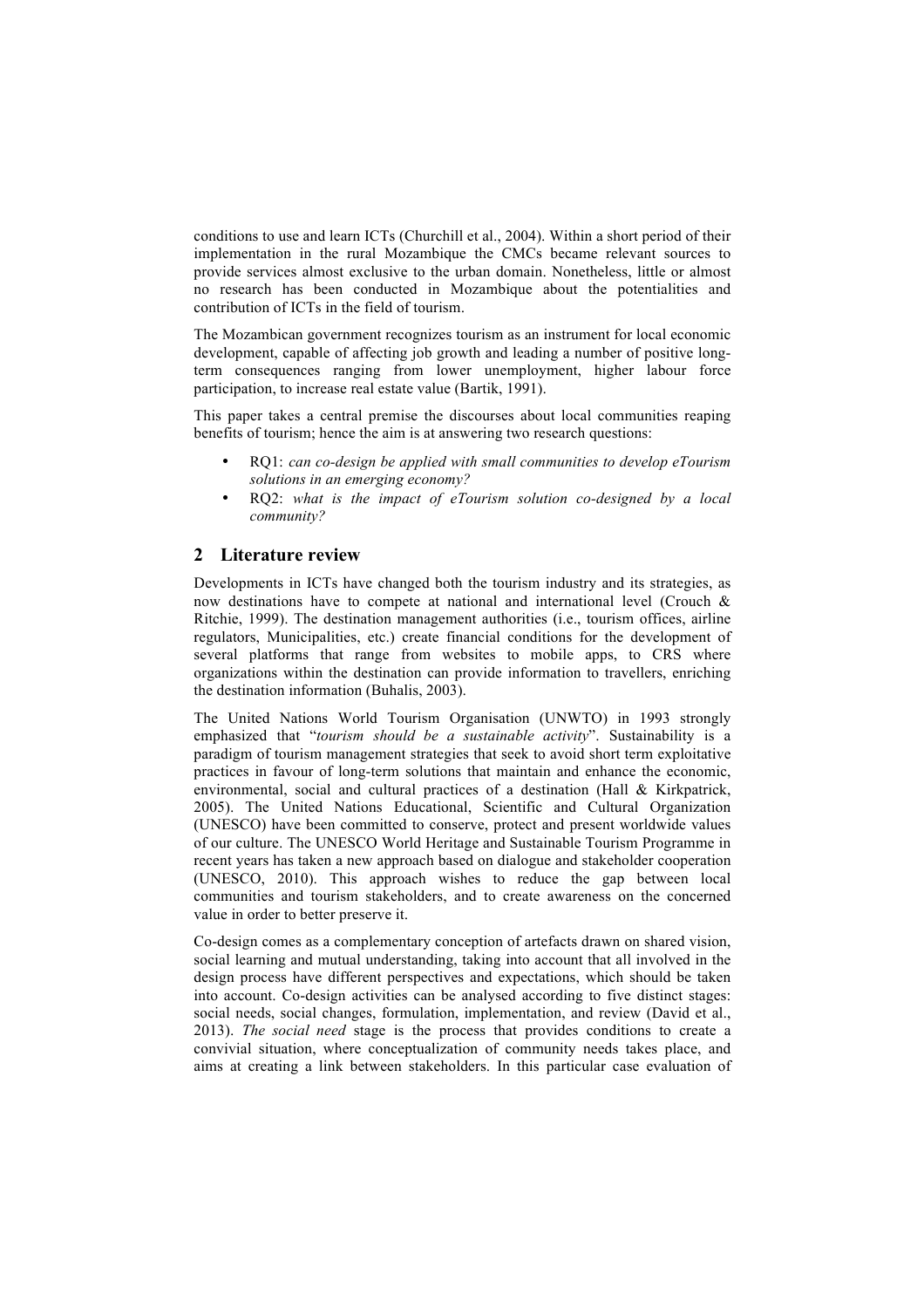technological infrastructure was conducted to verify the local partner conditions to implement the improvent action. *The social change* stage creates conditions to estimate the implications of the co-designed action and to identify key beneficiaries. *The formulation* stage drafts the artefact (Curtis et al., 1988), which should be socially and financially sustainable for all stakeholders, especially for the tourism entrepreneurs and CMC of the Ilha de Mozambique. *The implementation* stage produces an artefact created on a shared vision, providing conditions to guarantee empowerment and community participation. *The review* stage allows intervenient to visualize the solution and perform changes.

# **3 The Methodology**

In the northern region of Mozambique, between the Mozambique Channel and the Mossuril bay, there is a small island with 3 km length and 500 meters width named the Ilha de Mozambique.

The co-design action in the Ilha de Mozambique consisted in creating a "convivial tool". A convivial tool is a solution that allows communities to invest their time to enrich the environment with the fruits of their visions and to use them to accomplish a purpose they have chosen (Sanders, 2006). The selected tool in this case is a website to promote the island at the national and international level and to invest time in collecting information about its social, cultural, and touristic values.

The intervenient on this improvement action were the local CMC director and two collaborators. Bed and Breakfast (B&B) owners, teachers, local government entities, housewives, and local business entrepreneurs, represented the community. The academic team was formed by two PhD Students with computer science and humanities background. Two workshop sessions were devised in the Ilha de Mozambique to inspire, create, adapt, and plan the steps forward. During the first session held at the Ilha de Moçambique CMC, the CMC coordinator presented the main idea of the project, which was well received and supported by the local community.

Roles within the project were defined: the academic team was requested to produce a template for the website and to oversee the introduction of information on the platform. It was also requested that the academic team provided expertise and support to the CMC by phone and Internet. Such convivial interactions produced the website (www.ilhademocambique.org), which was well received by the community, whose maintenance was entrusted to the CMC and overseen by the community and the academic team.

The data for this study was collected using: (1) participant observation and field notes about the co-design process, (2) Google analytics to collect usages of the co-designed website, and  $(3)$  a survey to collect information about actual tourists. Field notes and participant observation were used to answer RQ1, while questionnaires and web analytics data were used to answer RQ2. Questionnaires were distributed through the B&B throughout a year period starting from September 2013 until September 2014; resulting in 28 usable responses from seven different nationalities – Mozambique, Brazil, China, Portugal, Italy, South Africa, and Argentina.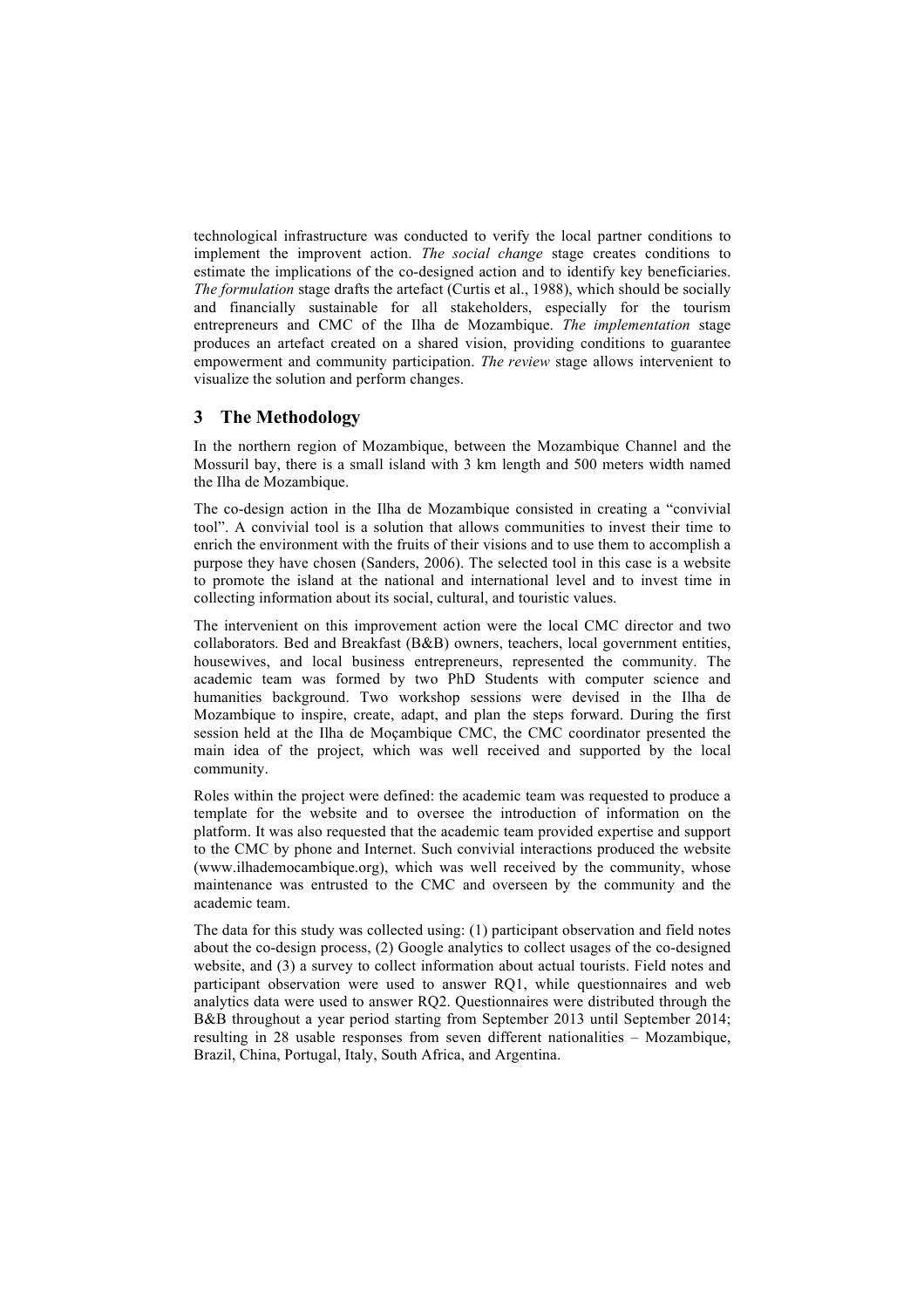## **4 Findings**

The co-design process to promote the island of Mozambique answered positively to RQ1, attesting that co-design can used with small communities in an emerging economy to produce a eTourism solution, RQ2 was still to be answered.

**Website visitors vs. travellers' origin:** From September 2013 to September 2014, the website received a total of 710 visits; Visitors tend to access on average 2.03 pages and stay on average for 2.08 minutes. Website visitors are mostly from Mozambique, Brazil, Portugal, United States, Switzerland, Germany, Netherlands, Italy, Kenya, South Africa and the United Kingdom.

Information about the travellers who visited the B&B has been collected through a questionnaire distributed in two B&Bs: Casa Yasmin and Residencial Kero, provided a total of 28 questionnaires (16 and 12 respectively). Respondents were mainly from Mozambique with 8 travellers, followed by Brazil, China, and Portugal with 4 travellers each. South Africa had 4 respondents, trailed by Belgium and Italy with 2 respondents each.

Most respondents visiting the island of Mozambique are 25 to 34 years old 13 travellers; followed by 11 travellers within 25 to 34 years . The number of travellers decreases drastically within the 45 to 54 year-old segment, where the number of travellers is 4..

From the 28 respondents, 6 travellers responded that they acquired information from the Ilha de Mozambique website, which means that 21% of them used the codesigned website to prepare their travel. Furthermore, 4 travellers responded that they acquired information from lonely planet, and 4 acquired detailed information from the country's travel agency Sun Star International Travel Service (SSITS). Word of mouth is also presented as source of information about the B&B, which was mentioned by 4 travellers, and 3 travellers did not disclose the source of information. The remaining 7 travellers provided search engines such as Google, Bing and Yahoo as source of information. .

## **5 Conclusion**

This case study explored the implications of a co-design approach aiming at creating a community e-tourism solution in a developing economy. Based on the study results, the B&B received financial benefits from providing information about their services. The successful factor in this study is the number of users the website received in one year .

The limits for local community participation in tourism development process in developing countries have been the source of research and discussion (Tosun, 2000). In this paper, an approach towards mitigating the problem is provided. Local communities are empowered to promote destinations and within the process gain financial benefits. In this study, the B&B hosted 21% of the travellers who were referred by the CMC website. Responses to the questionnaire reflect the diversity of travellers, but it was an unequal distribution when compared to the website visitors. The questionnaire results also provide an indication that travellers from emerging